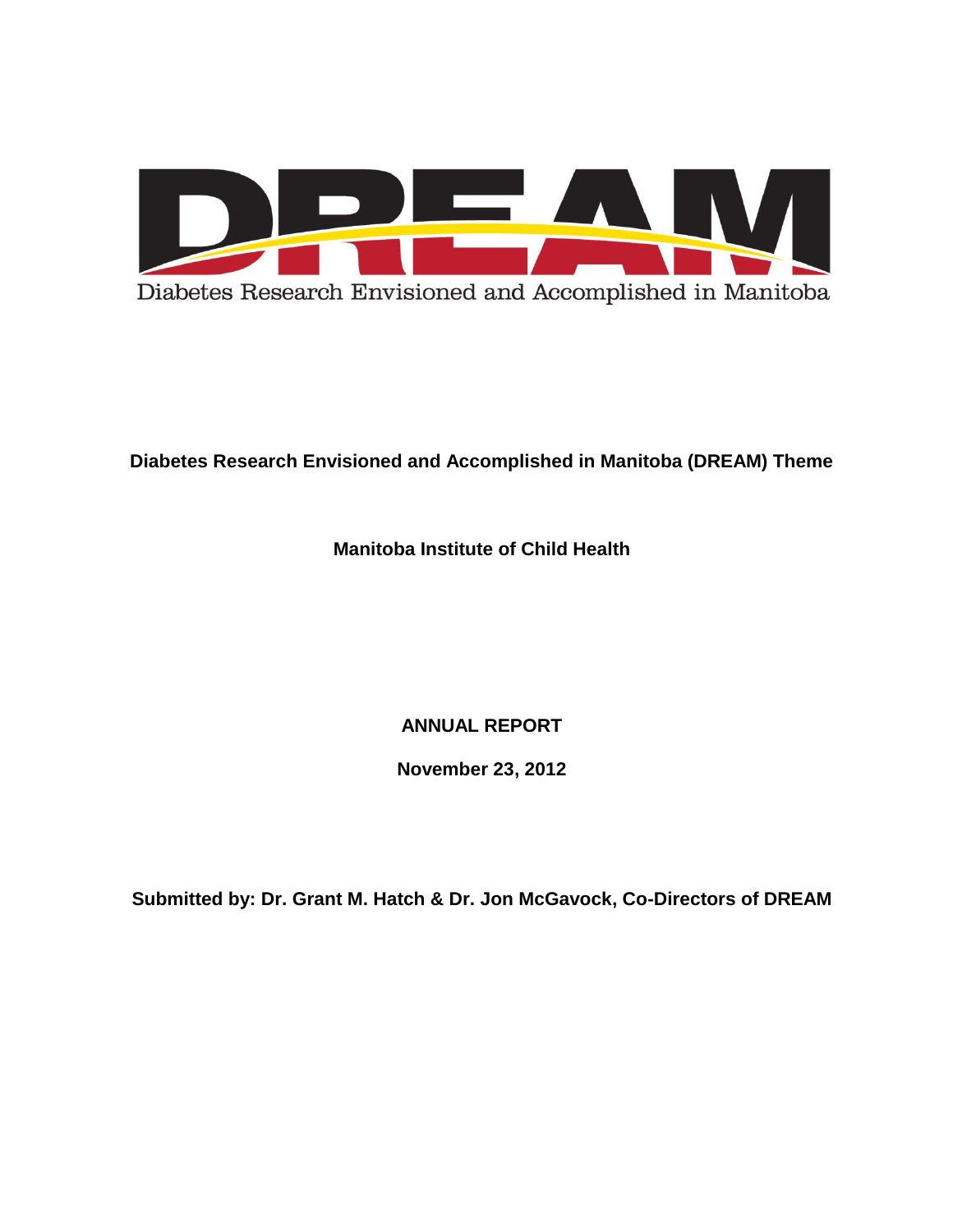## **Vision:**

To improve the health of children with diabetes by making clinically relevant discoveries that will serve as the foundation for strategies to improve diagnosis, prevention and management of complications related to obesity and diabetes.

## **History of the Establishment of DREAM**

Application for formation of the DREAM Theme was submitted by Drs. Jon McGavock and Grant Hatch to Dr. Terry Klassen in December 2011 for approval by the Board of Directors of MICH. After initial approval by the Board in December of 2011 the DREAM Theme became a fully established Theme within MICH and with formal operations commencing on April 1, 2012. Within the DREAM framework there are three research subthemes; 1. Developmental Origins of Disease, 2. Cardio-Renal Complications and 3. Treatment Approaches.

## **Location of DREAM**

DREAM is located on the fifth and six floors of the JBRC with the MICH. Major research equipment was provided by members of DREAM and studies on research related to type 2 diabetes in children is ongoing. DREAM is in the process of developing a website.

## **Current Membership and DREAM Personnel.**

## **Faculty Members**

The Directors of DREAM are Dr. Grant M. Hatch, Professor Pharmacology and Therapeutics, Biochemistry and Medical Genetics and Dr. Jon McGavock, Assistant Professor, Department of Pediatrics and Child Health.

Other members include Heather Dean MD, Elizabeth Sellers MD, Brandy Wicklow MD , Allison Dart MD, Vern Dolinsky PhD, Tom Blydt Hansen MD, Kristy Wittmeier MD, Jim Davie PhD, Geert 't Jong MD, PhD, Joe Gordon PhD, Christine Robson-Doucette PhD.

### **Non- Faculty Members**:

Research Coordinator, Erika Bloomfield, Director Clinical Research Unit, Susan Acland

### **Infrastructure**

Each member of DREAM has his/her own research laboratory, research grants and other infrastructural support to conduct his/her research program. DREAM, in addition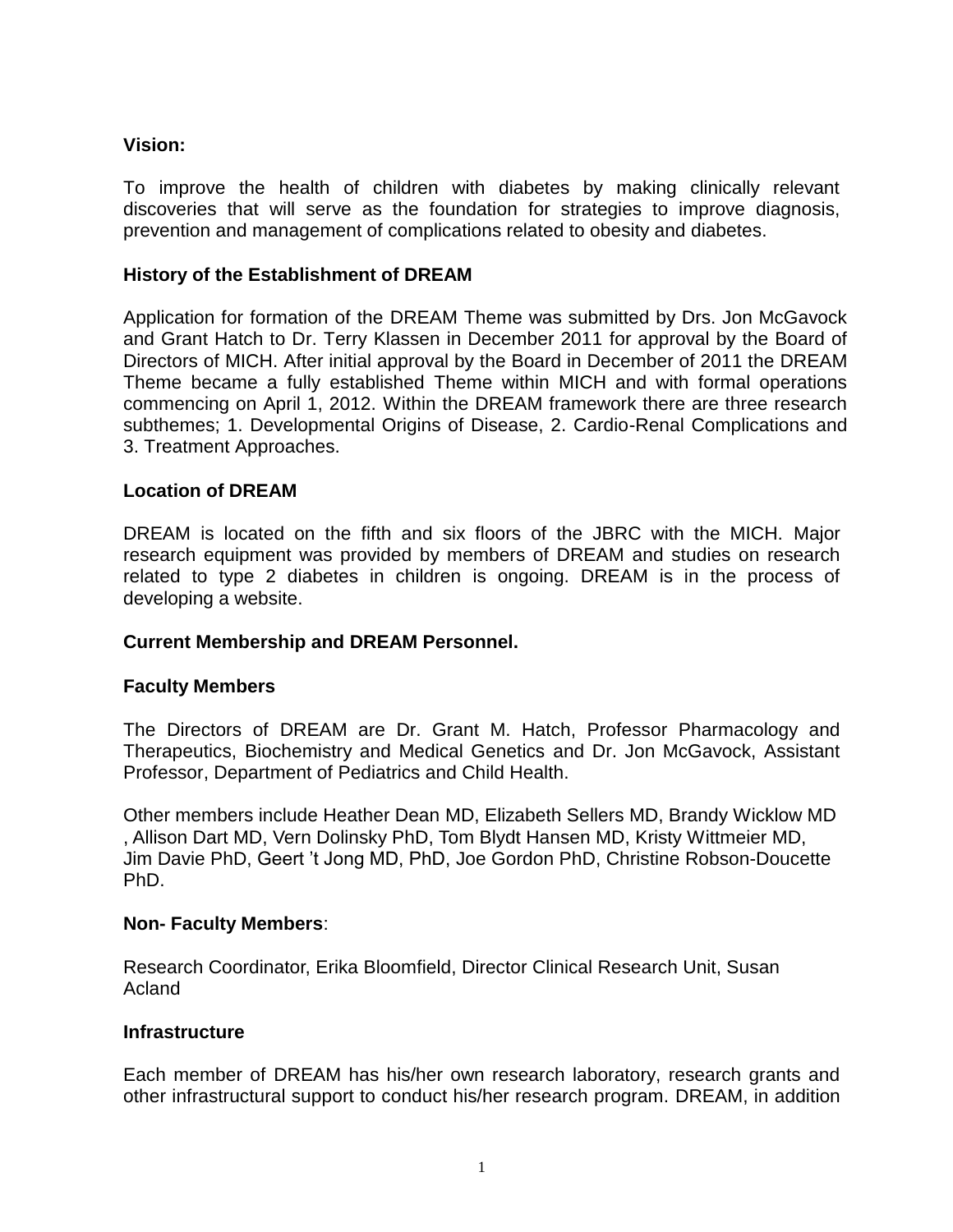to its research work in type 2 diabetes carried out by members, serves as a communal resource to support the research activities of its members, the University of Manitoba and other institutions. The various scientific programs of DREAM also serve as catalysts to facilitate research collaboration and exchange of expertise between members internal and external to the University. This year we hired the following new staff to help with the DREAM Theme management and research producutivity:

- 1. Erika Bloomfield Research Coordinator
- 2. TDB Clinical Research Nurse
- 3. Mario Fonseca Research Technician
- 4. TBD Part-time sonographer

## **Management of DREAM and Business Meetings**

The DREAM Theme conducts regular scientific and business meetings throughout the year. The Management Committee of the DREAM, consisting of Drs. Hatch and McGavock, are responsible for the general operation of DREAM. The day-to-day operation of DREAM is currently carried out by the researchers whom report directly to the Management Committee. Drs. Hatch and McGavock meet monthly (last Wednesday each month) with DREAM Theme subtheme leaders to discuss ongoing projects.

## **Research Support**

Support for development of DREAM was based initially on a \$675,000 grant (2012- 2014) provided by the Manitoba Institute of Child Health (MICH). \$175,000 in 2012, \$250,000 in 2013, \$250,000 in 2014.

Each member of DREAM has his/her own departmental affiliation, research laboratory, research grants and research personnel to support his/her research program. Research support currently held by members of DREAM include grants from the Canadian Institutes of Health Research (CIHR), Canadian Cancer Society, Heart and Stroke Foundation, Canadian Foundation for Innovation (CFI), Canadian Diabetes Association (CDA) and Lawson Foundation.

Collectively, theme members secured 17 operating, equipment and salary wards totalling over \$4 million in research funding (>\$1 million annually) in 2012 (see attached table below). Initial Sub-theme seed grant funding (~\$45,000) offered to theme members from the 2012 proposal were leveraged and led to 4 successful grant applications totally \$540,000. Dr. Jon McGavock (\$200,000 over two years) and Dr. Brandy Wicklow (\$100,000 over 2 years) secured 2 grants from the Lawson Foundation. Drs Vern Dolinsky (\$150,000/2yrs) and Allison Dart (\$90,000/2yrs) each secured operating grants from the MHRC. Support for DREAM Theme funding was integral in the successful renewal of Dr. Hatch's Tier I Canada Research Chair (\$1,400,000 over seven years, 2013-2020). In addition, a \$583,895 infrastructure grant for the DREAM Theme was recently secured through Dr. Vernon Dolinsky's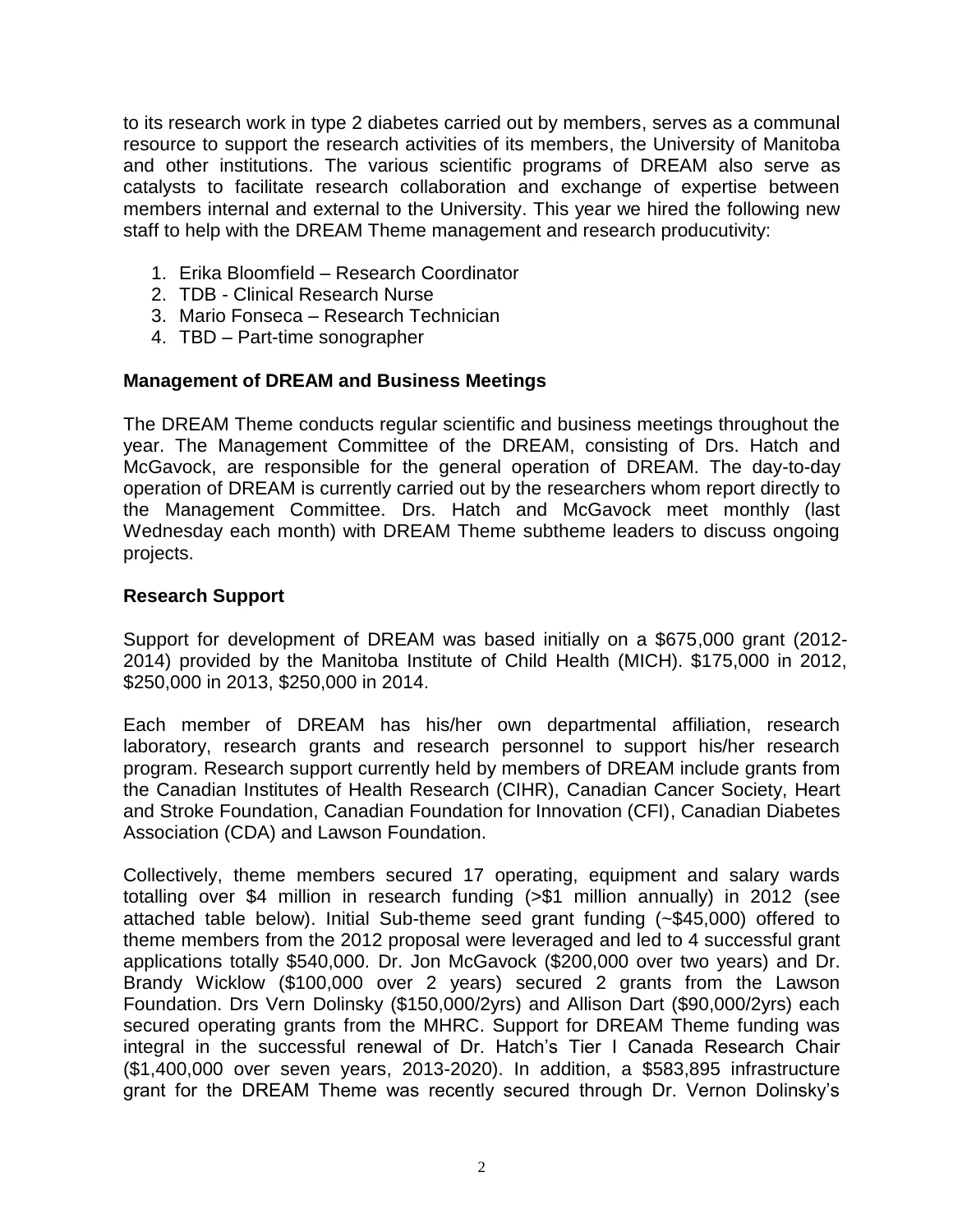successful Canadian Foundation for Innovation-Leaders Opportunity Fund (CFI-LFF) application and was leveraged by the initial \$675,000 commitment from MICH. The  $infrared$  infrastructure will be housed within the MICH laboratories on the  $6<sup>th</sup>$  floor of the John Buhler Research Center.

## **Scientific Meetings**

The DREAM Theme hosted its first annual Symposium on November 22, 2012 entitled "Mitochondria in Health and Disease". Initial feedback indicated that the symposium was well attended and appreciated by the scientific community.

## **Seminars of Invitees to DREAM**

Invited Speakers: This year through the first annual Symposium on November 22, 2012, DREAM hosted the visit of Dr. Yuguang (Roger) Shi, Pennsylvania State University, USA, and Dr. Marie-France Hivert, University of Sherbrooke, Quebec. Four theme members (McGavock, Dolinsky, Doucette, Hatch) and 3 scientists from outside MICH presented their work related to mitochondrial function as it relates to type 2 diabetes and health. We had 75 delegates attended MICH grand rounds and 38 delegates attend the entire symposium. Feedback is being compiled via Survey Monkey and will be submitted to the board before the end of the year.

## **Report of Expenditures**

The DREAM Theme reports to the MICH with its yearly expenditure. An account at the MICH has been set up by through Nichola Wigle for this purpose. Drs. Hatch and McGavock have signing authority on this account. These funds have been used exclusively for the research activities of DREAM.

## **Collaborations and Networking**

DREAM has begun to develop active collaborations with other research groups within the Faculty of Medicine and colleagues elsewhere. DREAM has established a strong network with diabetes researchers in Quebec through Dr. Andre Carpentier.

## **Other activities:**

Dr. Heather Dean has established a Community Advisory Panel (CAP) under the DREAM subtheme of Developmental Origins of Disease. The CAP was established to provide community stakeholders with information on the activities of DREAM and to provide DREAM with a CAP as an essential component of CIHR's Strategy for Patient Oriented Research (SPOR) Network.

DREAM was the focus of an article entitled "Dealing with Diabetes" published in the Wave Magazine, a community based health and wellness bi-monthly collaborative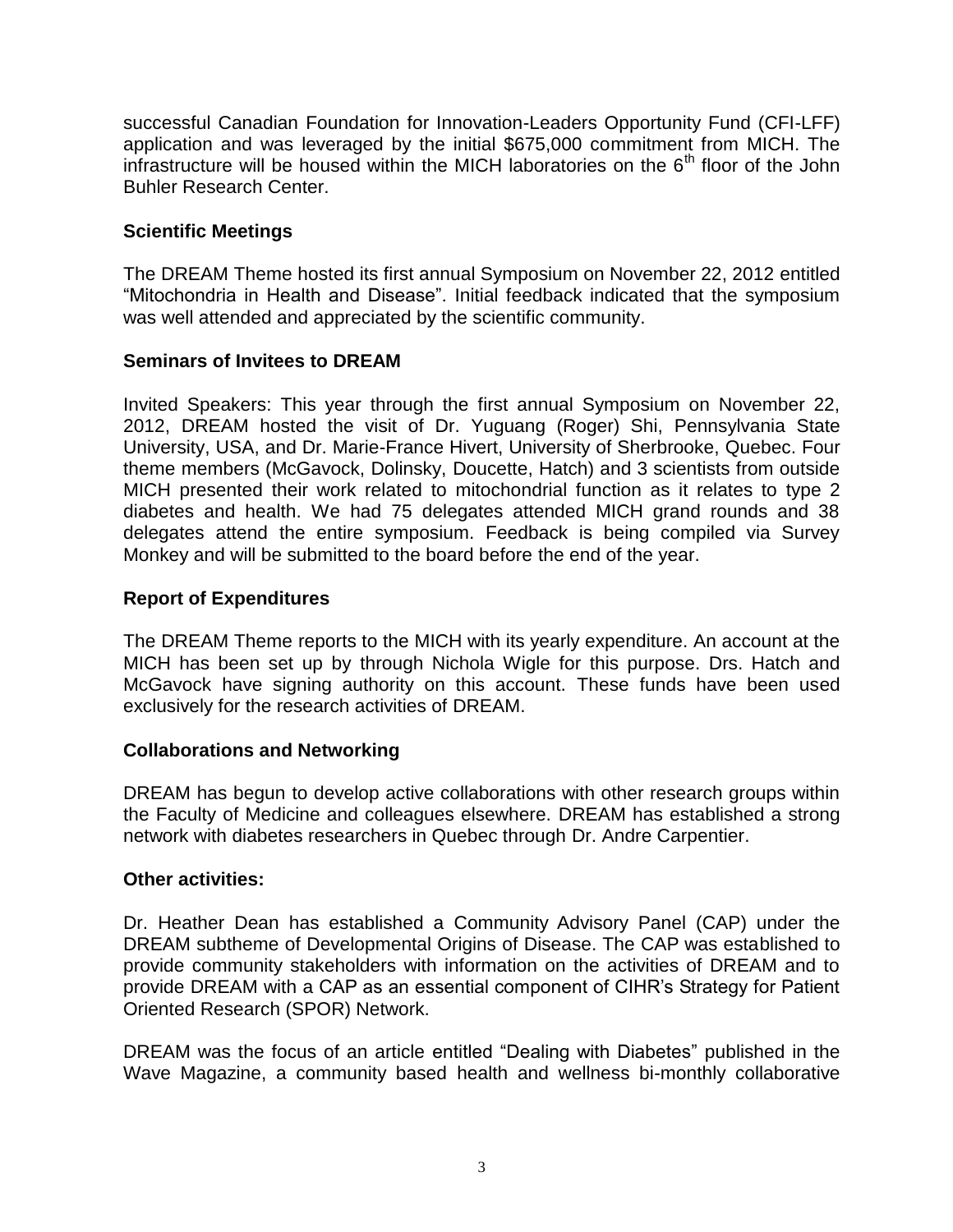publication with the Winnipeg Free Press, Winnipeg Regional Health Authority and the University of Manitoba that highlights health research and researchers in Winnipeg.

## **Financial Progress Report:**

The \$175,000 initial allocation for 2012 provided grant funding support for development of each of the three themes as well a support for the Research Coordinator, Erika Bloomfield. In addition, support of the November 22, 2012 Scientific Meeting was provided through the initial allocation.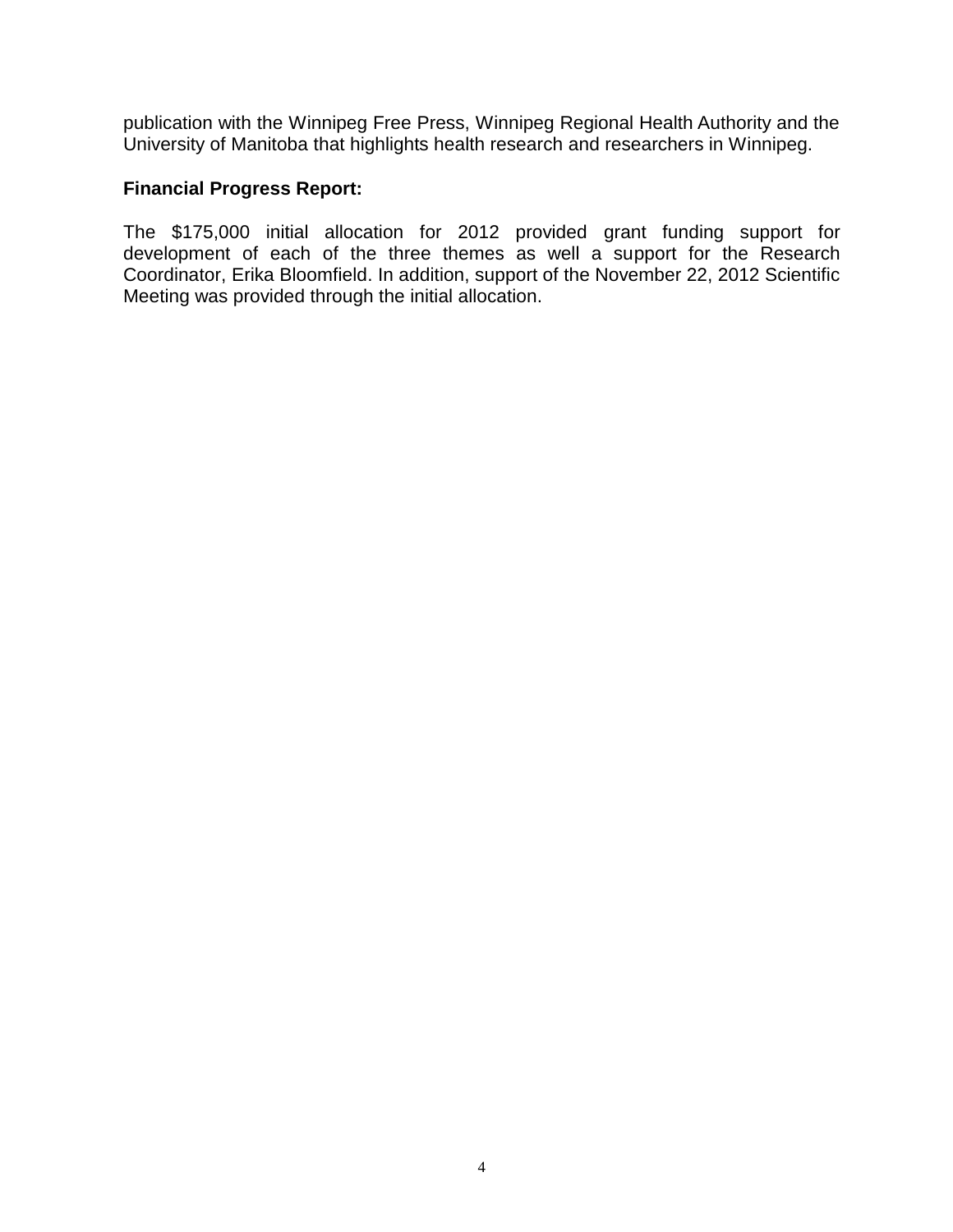# **Budget Proposal for DREAM for 2013**

| <b>Expenditure</b>                       |              | <b>Unit Cost</b> | #/year       | <b>Total</b> |
|------------------------------------------|--------------|------------------|--------------|--------------|
| 1. OPERATING                             |              |                  |              |              |
| Clinical<br>Research<br>Coordinator      | <b>Nurse</b> | \$60,000.00      | 0.5          | \$30,000.00  |
| <b>Research Assistants</b>               |              | \$46,666.00      | 1.5          | \$70,000.00  |
| <b>Equipment Maintenance</b>             |              | \$10,000.00      | $\mathbf{1}$ | \$10,000.00  |
| Sub-Total                                |              |                  |              | \$110,000.00 |
|                                          |              |                  |              |              |
| *2. Developmental                        |              |                  |              |              |
| <b>Operating Grants</b>                  |              | \$40,000.00      | - 3          | \$120,000.00 |
|                                          |              |                  |              |              |
| 3. MEETINGS                              |              |                  |              |              |
| Annual symposium                         |              | \$4,000.00       | $\mathbf{1}$ | \$7,000.00   |
| Monthly meetings                         |              | \$200.00         | 12           | \$2,400.00   |
| <b>Sub-Total</b>                         |              |                  |              | \$9,400.00   |
| 4. ADMINISTRATION                        |              |                  |              |              |
| Group leader stipends                    |              | \$5,000.00       | 2            | \$10,000.00  |
| <b>Sub-Total</b>                         |              |                  |              | \$10,000.00  |
|                                          |              |                  |              |              |
| <b>CORE STAFF/MAINTENANCE</b>            |              |                  |              | \$110,000.00 |
| <b>SMALL GRANTS</b>                      |              |                  |              | \$120,000.00 |
| <b>MEETINGS</b><br><b>ADMINISTRATION</b> |              |                  |              | \$9,400.00   |
|                                          |              |                  |              | \$10,000.00  |
| <b>TOTAL REQUEST</b>                     |              |                  |              | \$249,400.00 |

\*The objective of the Developmental Operating Grant is to provide seed money for new projects within the DREAM sub-themes in order to develop major future sub-theme research and treatment initiatives which will be sustained through external research funding agencies (eg. CIHR, CDA, Lawson Foundation, etc.).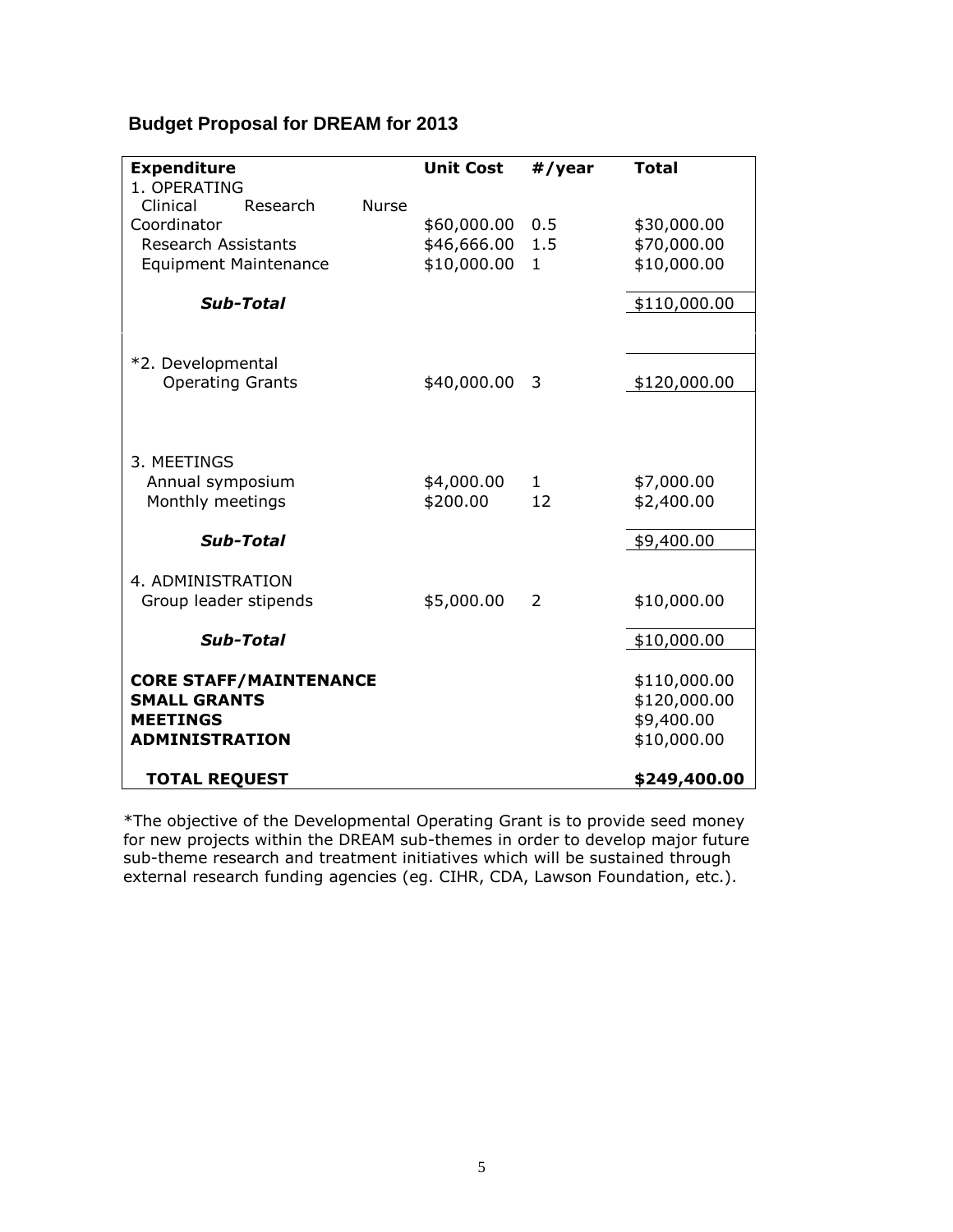# **Operating Grants Secured in 2012**

| <b>Theme</b>     | <b>Agency</b>                 | <b>Amount</b> | <b>Duration</b> | <b>Funding/yr</b> | <b>Type</b>      |
|------------------|-------------------------------|---------------|-----------------|-------------------|------------------|
| <b>Member</b>    |                               |               |                 |                   |                  |
| Hatch G          | <b>CRC Chair</b>              | \$1,400,000   | 2013-20         | \$200,000         | Salary/Operating |
| Hatch G          | Heart<br>and<br><b>Stroke</b> | \$100,000     | 2012-14         | \$50,000          | Operating        |
| Hatch G          | <b>NSERC</b>                  | \$25,000      | 2012-13         | \$25,000          | Operating        |
| Hatch G          | <b>Barth</b><br>Foundation    | \$40,000      | 2012-13         | \$40,000          | Operating        |
| Hatch G          | <b>NIH</b>                    | \$20,000      | 2012-13         | \$20,000          | Operating        |
| <b>McGavock</b>  | Lawson                        | \$200,000     | 2013-15         | \$100,000         | Operating        |
| <b>McGavock</b>  | <b>MHRC</b>                   | \$100,000     | 2012-13         | \$100,000         | Operating        |
| <b>McGavock</b>  | <b>MICH</b>                   | \$40,000      | 2012-13         | \$40,000          | Operating        |
| Dolinsky         | and<br>Heart<br><b>Stroke</b> | \$100,000     | 2012-14         | \$50,000          | Operating        |
| Dolinsky         | <b>MHRC</b>                   | \$150,000     | 2012-14         | \$75,000          | Operating        |
| Dolinsky         | <b>CFI</b>                    | \$550,000     | 2013            |                   | Equipment        |
| Dart             | <b>MHRC</b>                   | \$90,320      | 2012-14         | \$45,000          | Operating        |
| Dart             | <b>MMSF</b>                   | \$22,000      | 2012-13         | \$22,000          | Operating        |
| Blydt-<br>Hansen | <b>CIHR</b>                   | \$950,000     | 2012-15         | \$190,000         | Operating        |
| Davie            | Cancer<br>Care MB             | \$120,000     | 2012-14         | \$60,000          | Operating        |
| Davie            | <b>CIHR</b>                   | \$100,000     | 2012-13         | \$100,000         | Operating        |
|                  |                               |               |                 |                   |                  |
|                  | <b>GRANTS</b>                 | <b>AMOUNT</b> |                 | <b>AMOUNT/YR</b>  |                  |
| <b>TOTALS</b>    | 17                            | \$4,007,320   |                 | \$1,117,000       |                  |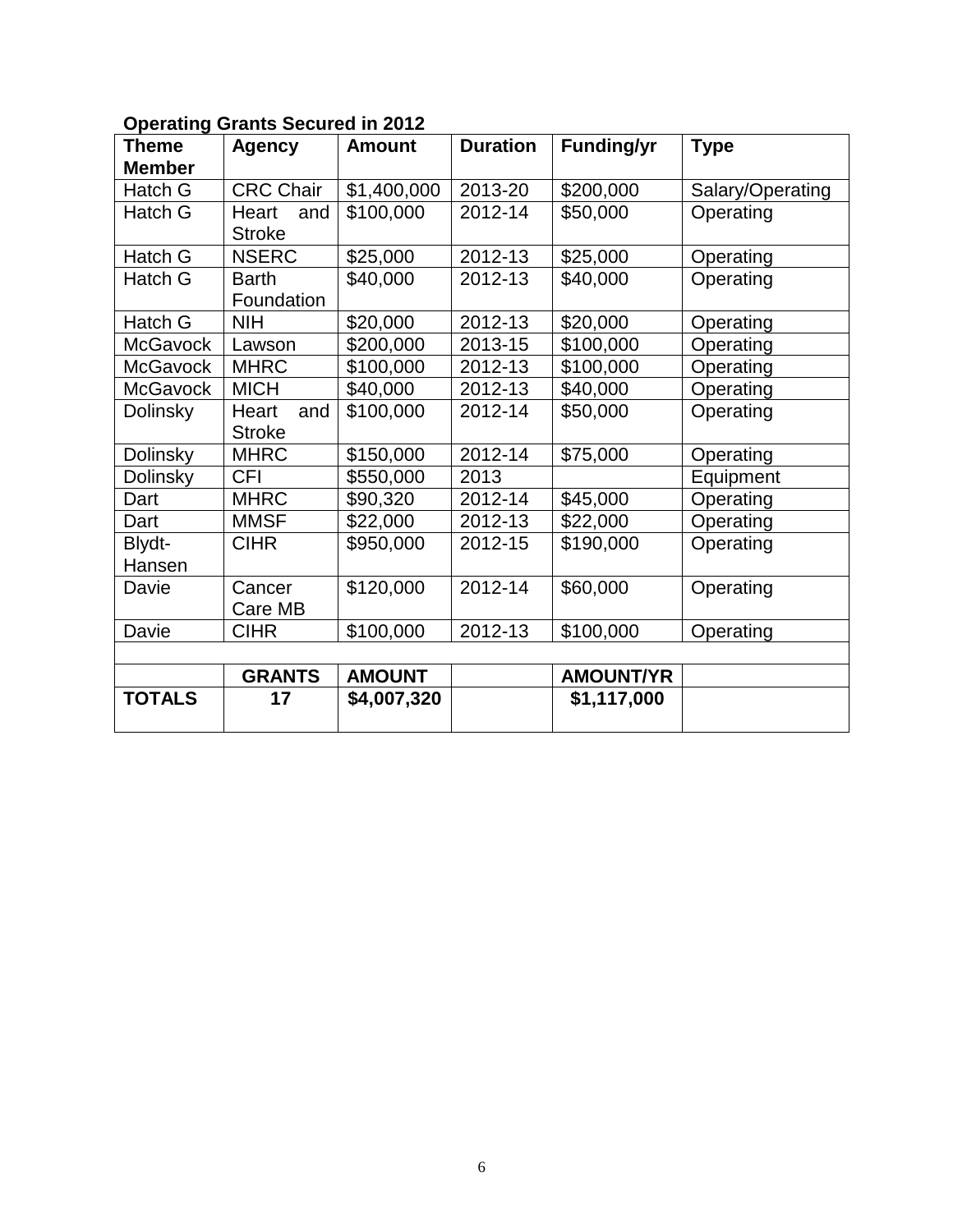# **Total Publications:**

## **Jim Davie (7)**

- 1. Healy, S., Khan, P., He S., and Davie, J.R. (2012) Histone H3 phosphorylation, immediate-early gene expression and the nucleosomal response: A historical perspective. Biochem. Cell. Biol. 90, 39-54.
- 2. Sundar, I.K., Chung, S., Hwang, J.W., Lapek, J.D., Bulger, M., Friedman, A.E., Yao, H., Davie, J.R., and Rahman, I. (2012) Mitogen- and stress-activated kinase 1 (MSK1) regulates cigarette smoke induced histone modifications on NF-κBdependent genes. PLoS One 7, e31378
- 3. Delcuve, G.P,, Khan, D.H. and Davie, J.R. (2012) Roles of histone deacetylases (HDACs) in epigenetic regulation: emerging paradigms from studies with inhibitors. Clinical Epigenetics 4, 5, 1-13.
- 4. Khan, D.H., Jahan, S. and Davie, J.R. (2012) Pre-mRNA splicing: Role in epigenetics and implications in disease. Advances in Biol. Regul. 52, 377-388.
- 5. Healy, S, Khan, P. and Davie, J.R. (2012) Immediate early response genes and cell transformation. Pharmacology and Therapeutics in press.

## Manuscripts Submitted or in Preparation

- 6. Khan, D.S., He, S., Yu, J., Winter, S., Seiser, C. and Davie, J.R. (2012) Phosphorylation-dependent localization and dissociation of the HDAC1 and HDAC2 during mitosis. Mol. Biol. Cell. submitted.
- 7. Khan, P., Drobic, B., Pérez-Cadahía, B., Healy, S. and Davie, J.R. (2012) Mitogen- and stress-activated protein kinases 1 and 2 are required for maximal trefoil factor 1 induction. J. Biol. Chem. submitted.

## **Vern Dolinsky (4)**

- 1. DOLINSKY V.W., Jones, K.E., Sidhu, R.S. Haykowsky, M., Czubryt, M.P., Gordon, T. and Dyck, J.R.B. Resveratrol enhances exercise performance by improving skeletal muscle strength and cardiac function in rats. *J. Physiol.* (2012) 590: 2783-2799.
- 2. Rueda-Clausen, C.F., Morton, J.S., DOLINSKY V.W., Dyck, J.R.B., and Davidge, S.T. Synergistic effects of prenatal hypoxia and postnatal high fat diet in the development of cardiovascular pathology in young rats. *Am. J. Physiol. Reg. Integr. Comp. Physiol.* 303:R418-R426 (2012).
- 3. Breen, D.M., DOLINSKY V.W., Zhang, H., Ghanim, H., Guo, J., Mroziewicz, M., Tsiani, E.L., Bendeck, M.P., Dandona, P., Dyck, J.R., Heximer, S.P., Giacca, A. Resveratrol inhibits neointimal formation after arterial injury through an endothelial nitric oxide synthase-dependent mechanism. *Atherosclerosis* 222: 375-381 (2012).
- 4. Bourque, S.L., DOLINSKY V.W., Dyck, J.R.B., and Davidge, S.T. Maternal resveratrol treatment during pregnancy improves adverse fetal outcomes in a rat model of severe hypoxia. *Placenta.* 33: 449-452 (2012).

### **Christine Doucette (3)**

1. Mailloux RJ, Fu A, **Robson-Doucette CA**, Allister E, Wheeler MB, Screaton R, Harper M-E (2012) Glutathionylation starte of uncoupling protein-2 and the control of glucose-stimulated insulin secretion. Journal of Biological Chemistry. Epub DOI:10.1074/jbc.M112.393538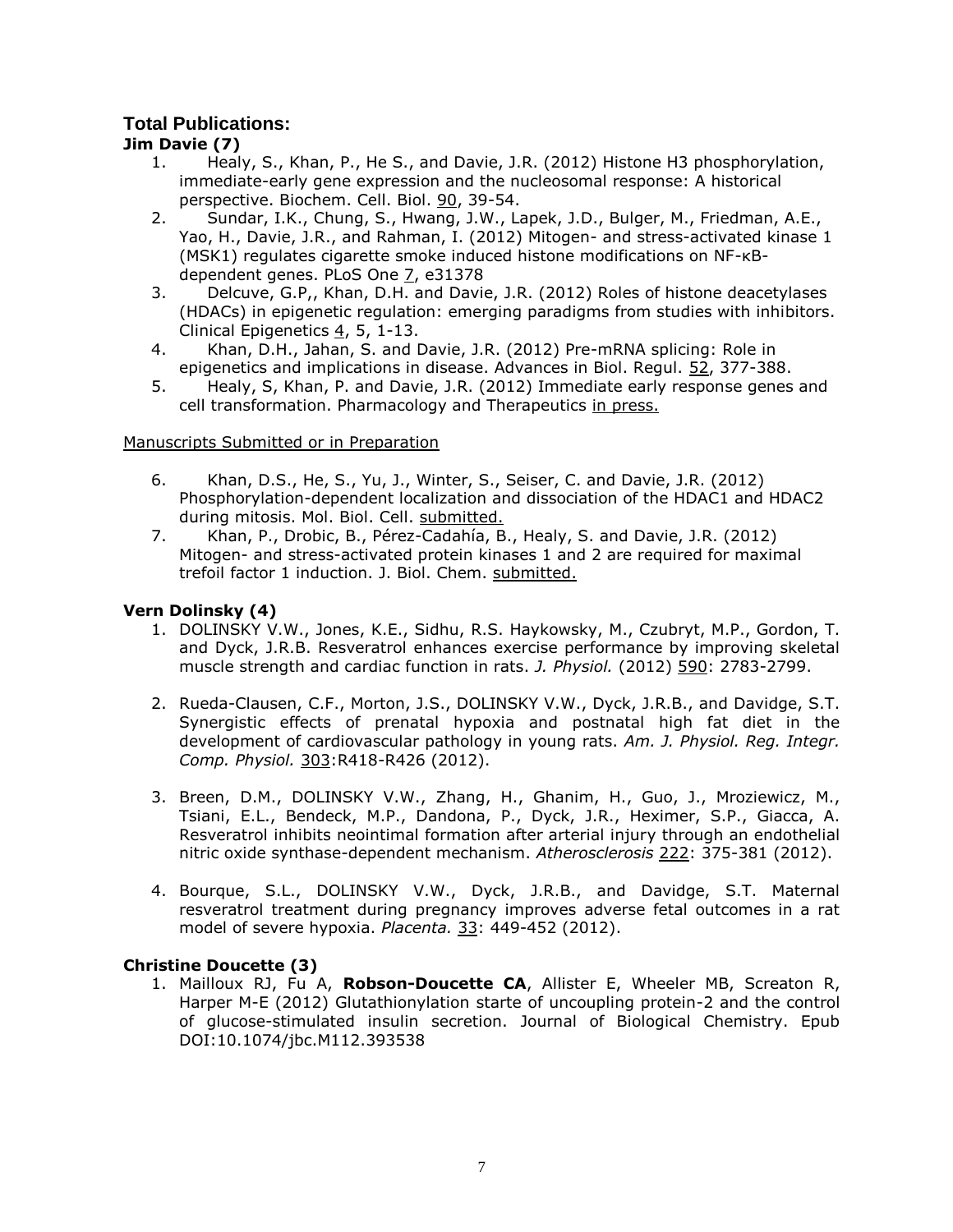- 2. Guo Q, **Robson-Doucette CA**, Allister EM, Wheeler MB (2012) Inducible deletion of UCP2 in pancreatic β cells enhances insulin secretion. Canadian Journal of Diabetes. 36 (5):237-243
- 3. Tang C, Koulajian K, Schuiki I, Zhang L, Desai T, Ivovic A, Wang P, **Robson-Doucette CA**, Wheeler MB, Minassian B, Volchuk A, GiaccaA (2012) Glucoseinduced beta cell dysfunction in vivo: link between oxidative stress and endoplasmic reticulum stress. Diabetelogia. *Accepted for publication Dec 7, 2011*

### **Blydt-Hansen, Tom (5)**

- 1. Siminoski K, Lee KC, Abish S, Alos N, Bell L, Blydt-Hansen T, Couch R, Cummings EA, Ellsworth J, Feber J, Fernandez CV, Halton J, Huber AM, Israels S, Jurencak R, Lang B, Laverdière C, Leblanc C, Lewis V, Midgley J, Miettunen PM, Oen K, Phan V, Pinsk M, Rauch F, Rodd C, Roth J, Saint-Cyr C, Scuccimarri R, Stephure D, Taback S, Wilson B, Ward LM. The development of bone mineral lateralization in the arms. the Canadian STOPP Consortium (National Pediatric Bone Health Working Group). The development of bone mineral lateralization in the arms. Osteoporos Int. 2012 Jun 29. PubMed PMID: 22744715. Co-Author, Published
- 2. Wiebe C, Gibson IW, Blydt-Hansen TD, Karpinski M, Ho J, Storsley LJ, Goldberg A, Birk PE, Rush DN, Nickerson PW. Evolution and clinical pathologic correlations of de novo donor-specific HLA antibody post kidney transplant. Am J Transplant. 2012 May;12(5):1157-67. doi: 10.1111/j.1600-6143.2012.04013.x. PubMed PMID: 22429309. Co-Author, Published
- 3. Mar Flynn JT, Pierce CB, Miller ER 3rd, Charleston J, Samuels JA, Kupferman J, Furth SL, Warady BA; Chronic Kidney Disease in Children Study Group. Reliability of resting blood pressure measurement and classification using an oscillometric device in c PubMed PMID: 22048052; PubMed Central PMCID: PMC3274610. Co-Author, Published
- 4. Feber J, Gaboury I, Ni A, Alos N, Arora S, Bell L, Blydt-Hansen T, Clarson C, Filler G, Hay J, Hebert D, Lentle B, Matzinger M, Midgley J, Moher D, Pinsk M, Rauch F, Rodd C, Shenouda N, Siminoski K, Ward LM; The Canadian STOPP Consortium. Skeletal findings in children recently initiating glucocorticoids for the treatment of nephrotic syndrome. Osteoporos Int. 2012 Feb;23. (2):751-760. PubMed PMID: 21494860. Co-Author, Published
- 5. Rodd C, Lang B, Ramsay T, Alos N, Huber AM, Cabral DA, Scuccimarri R, Miettunen PM, Roth J, Atkinson SA, Couch R, Cummings EA, Dent PB, Ellsworth J, Hay J, Houghton K, Jurencak R, Larché M, LeBlanc C, Oen K, Saint-Cyr C, Stein R, Stephure D, Taback S, Lentle B, Matzinger M, Shenouda N, Moher D, Rauch F, Siminoski K, Ward LM; Canadian Steroid-Associated Osteoporosis in the Pediatric Population (STOPP) Consortium. Incident vertebral fractures among children with rheumatic disorders 12 months after glucocorticoid initiation: a national observational study. Arthritis Care Res (Hoboken). 2012 Jan;64(1):122-31. doi:10.1002/acr.20589. PubMed PMID: 22213727. Co-Author, Published hildren with chronic kidney disease. J Pediatr. 2012 Mar;160(3):434-440.e1. Epub 2011 Nov 1.

#### **Dart, Alison (2)**

1. Dart AB , Sellers EA , Dean HJ. Kidney disease and youth onset type 2 diabetes: considerations for the general practitioner. International journal of pediatrics 2012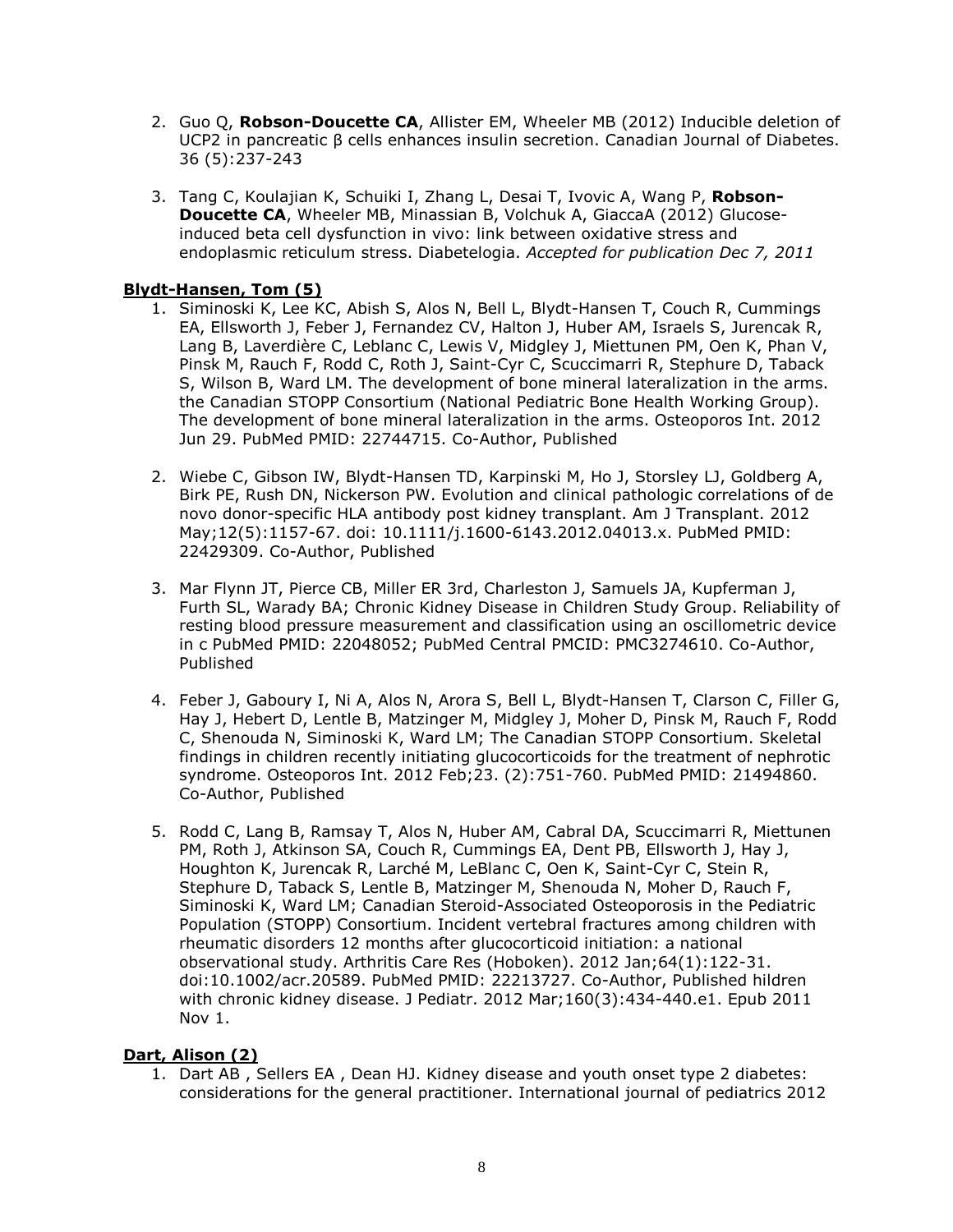2. Dart AB, Sellers EA, Martens PJ, Rigatto C, Brownell MD, Dean HJ. High Burden of Kidney Disease in Youth-Onset Type 2 Diabetes. 35(6):1265-71, 2012 (PMID: 22432116).

### **Dean, Heather (13)**

- 1. Hui A, Back L, Ludwig S, Gardiner P, Sevenhuysen G, Dean H, Sellers E, McGavock M, Bruce S, Murray R, Shen G. Lifestyle Intervention on Diet and Exercise Reduced Excessive Gestational Weight Gain in Pregnant Women Under a Randomised Controlled Trial. BJOG 119:70-77, 2012 (PMID: 22017967).
- 2. Wittmeier KDM, Wicklow BA, MacIntosh AC, Sellers EA, Ryner LN, Serrai H, Gardiner PF, Dean HJ, McGavock JM. Hepatic Steatosis and Low Cardiorespiratory Fitness in Youth with Type 2 Diabetes. Obesity (Silver Spring) 20:1034-1040, 2012 (PMID: 22222927).
- 3. Wittmeier KDM, Wicklow BA, Sellers EAC, Griffith ATR, Dean HJ, McGavock JM. Success with Lifestyle Monotherapy in Youth with New-Onset Type 2 Diabetes. Paediatri Child Health 17(3):129-132, 2012.
- 4. Wicklow BA, Wittmeier KD, MacIntosh AC, Sellers EA, Ryner L, Serrai H, Dean HJ, McGavock JM. Metabolic Consequences of Hepatic Steatosis in Overweight and Obese Adolescents. Diabetes Care 35(4):905-910, 2012 (PMID: 22357180).
- 5. Amed S, Hamilton JK, Sellers EAC, Panagiotopoulos C, Hadjiyannakis S, Sha BR, Booth GL, Laubscher TA, Dannenbaum D, Dean H. Differing Clinical Features in Aboriginal vs non-Aboriginal Children Presenting with Type 2 Diabetes. Pediatr Diabetes 2012 Feb 27. doi: 10.1111/j.1399- 5448.2012.00859.x. (PMID: 22369184).
- 6. Sellers EAC, Wicklow BA, Dean HJ. Clinical and Demographic Characteristics of Type 2 Diabetes in Youth at Diagnosis in Manitoba and Northwestern Ontario (2006-2011). Can J Diabetes 36:114-118, 2012.
- 7. Dart AB, Sellers EA, Martens PJ, Rigatto C, Brownell MD, Dean HJ. High Burden of Kidney Disease in Youth-Onset Type 2 Diabetes. 35(6):1265-71, 2012 (PMID: 22432116).
- 8. Spence J, Goodwin B, Enns C, Vecherya N, Dean HJ. Patient Safety Education: An Exploration of Student-Driven Contextual Learning. J Nurs Educ 51(8):466-70, 2012 (PMID: 22694669).
- 9. Amed S, Hamilton JK, Sellers EAC, Hadjiyannakis S, Panagiotopoulos C, Shah BR, Booth GL, Laubscher TA, Dannenbaum D, Dean H. Type 2 Diabetes in Canadian Aboriginal Children and Youth at Diagnosis: A Population-based Study. Pediatr Diab (in press).
- 10.Amed S, Hamilton JK, Sellers EAC, Panagiotopoulos C, Hadjiyannakis S, Sha BR, Booth GL, Laubscher TA, Dannenbaum D, Dean H. Differing Clinical Features in Aboriginal vs non-Aboriginal Children Presenting with Type 2 Diabetes. Pediatr Diabetes 2012 Feb 27. doi: 10.1111/j.1399- 5448.2012.00859.x. (PMID: 22369184).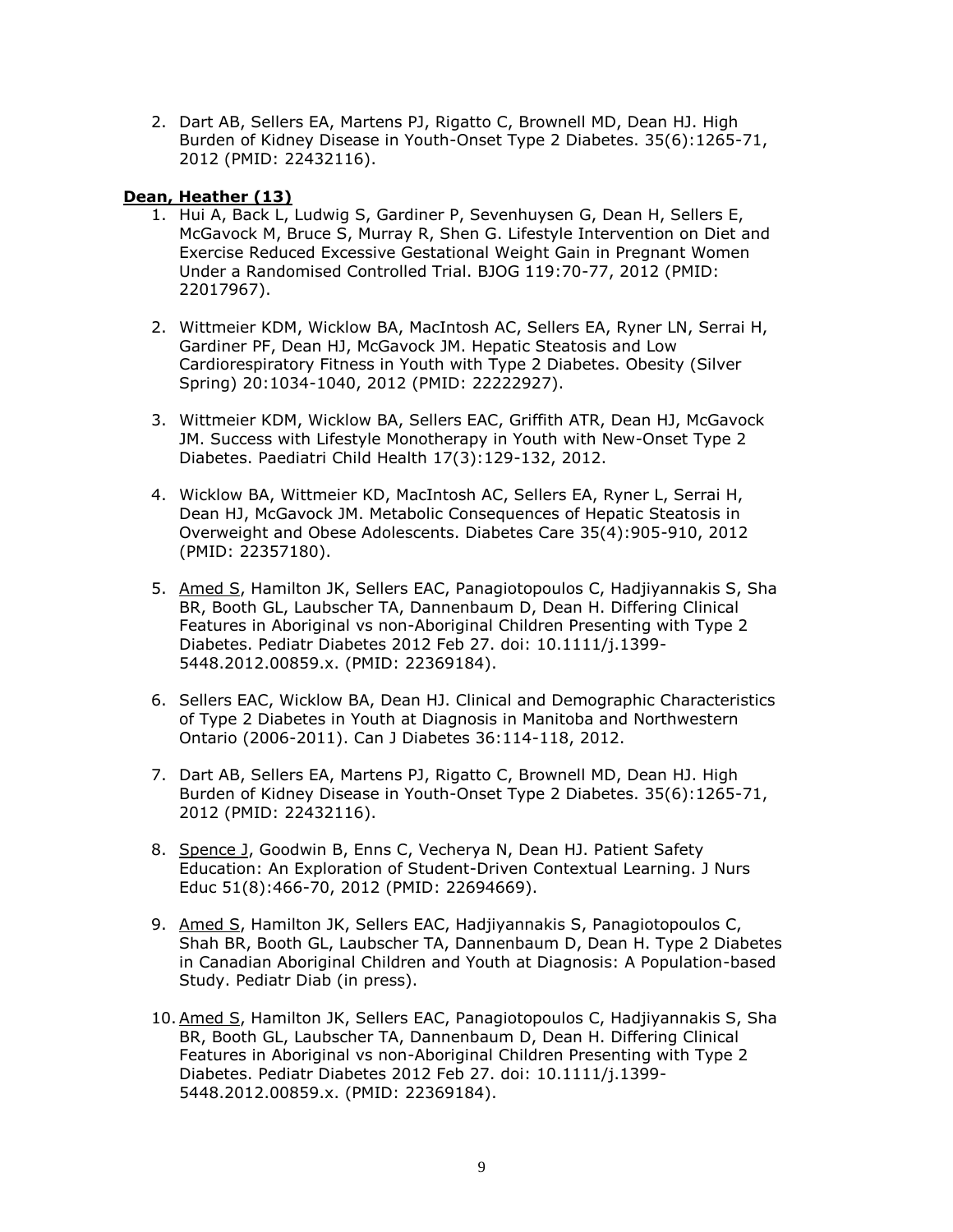- 11.Van Walleghem N, MacDonald CA, Dean HJ. Transition of Care for Young Adults with Type 1 and 2 Diabetes. Pediatr Ann 41(5):e16-20, 2012 (PMID: 22587508).
- 12.Sellers EAC, Dean HJ. Clinical and Demographic Characteristics of Youth with Type 2 Diabetes in Diagnosis. Can J Diab (in press).
- 13. Dart AB , Sellers EA , Dean HJ. Kidney disease and youth onset type 2 diabetes: considerations for the general practitioner. International journal of pediatrics 2012

## **Gordon, Joe (2)**

- 1. Wang, E., Biala, A., Gordon, J.W., and Kirshenbaum, L.A. (2012). Autophagy in the Heart: Too much of a good thing? *Journal of Cardiovascular Pharmacology* 60, 110-7.
- 2. Pagiatakis, C.\*, Gordon, J.W.\*, Ehyai, S., & McDermott, J.C. (2012). A novel RhoAmyocyte enhancer factor 2 dependent signalling pathway regulating vascular smooth muscle cell gene expression. *Journal of Biological Chemistry*. 287,8361-70.

### **Hatch, Grant (5)**

- 1. Mulligan, C.M., Sparagna, G.C., Le, C.H., De Mooy, A.B., Holmes, M.G., Hickson-Bick, D.L., Zarini, S., Murphy, R.C., Xu<sup>,</sup> F.Y., HATCH, G.M., McCune, S.A., Moore, R.L. and Chicco, A.J. (2012) Dietary linoleate preserves cardiolipin and attenuates mitochondrial dysfunction in the failing rat heart. Cardiovasc. Res. 94, 460-468.
- 2. Christie, D.A., Mitsopoulos, P., Blagih, J., Dunn, S.D., St-Pierre, J., Jones, R.G., HATCH, G.M., Madrenas, J. (2012) Stomatin-like Protein 2 Deficiency in T Cells Is Associated with Altered Mitochondrial Respiration and Defective CD4+ T Cell Responses. J. Immunol. 189, 4349-4360.
- 3. Taylor, W.A., Mejia, E.M., Mitchell, R.W., Choy, P.C., Sparagna, G.C. and HATCH, G.M. (2012) Human trifunctional protein alpha links cardiolipin remodeling to betaoxidation.
	- PLOS ONE (*in press*). Accepted Oct 2.
- 4. On, N., Mitchell, R.W., Savant, S.D., Bachmeier, C.J., HATCH, G.M. and Miller, D.W. (2012) Examination of Blood-Brain Barrier (BBB) Integrity In A Mouse Brain Tumor Model. J. Neuro-Oncology *(in press)*.
- 5. Chang, W., Zhang, M., Li, J., Meng, Z., Xiao, D., Wei, S., Chen, L., Wang, C.Y. and HATCH, G.M. (2012) Berberine attenuates ischemia-reperfusion injury via regulation of adenosine-5'-monophosphate kinase activity in both non-ischemic and ischemic areas of the heart. Cardiovasc. Drug. Ther. (*in press*).

### **McGavock, Jonathan (11)**

- 1. Forbes L, Downs S, Fraser S, Majumdar S, Plotnikoff R, Ball G, Wozny P, Torrance B, Lewanczuk R, McGavock J, McCargar L. Dietary and Physical Activity Diabetes Risk Factors and Insulin Sensitivity Among Alberta Adolescents. The Healthy Hearts Cohort Study. Submitted to *APNM*. In Press
- 2. Protudjer J, Kozyrskyj A, McGavock JM, Becker A. Asthma is Associated with Increased Screen Time in Youth Aged 8-10 yrs. Submitted to *Journal of Pediatrics* In Press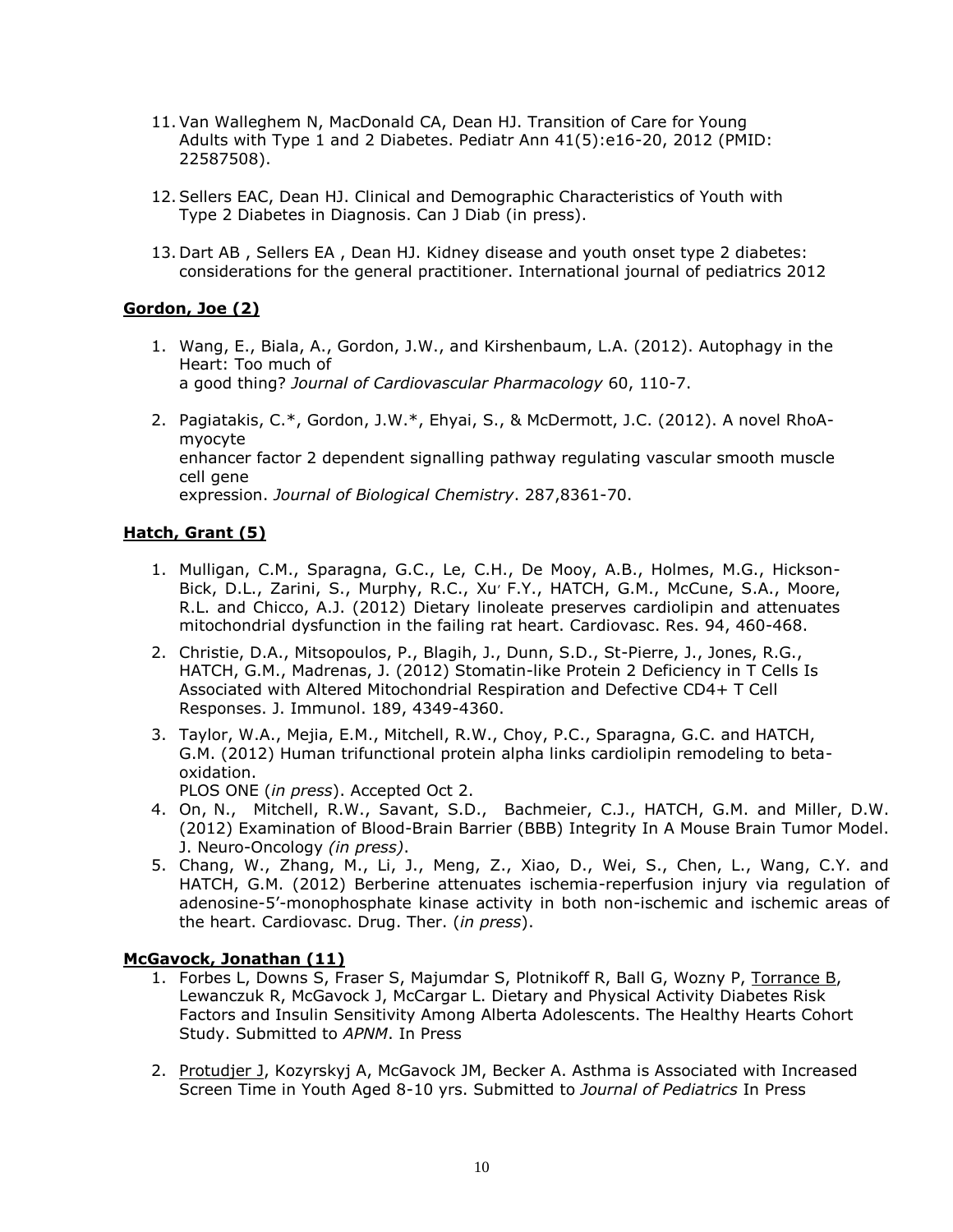- 3. Comte M, Hobin H, Plotnikoff R, Majumdar S, McGavock JM and MIPASS and Healthy Hearts Investigator Teams. Patterns of Physical Activity in Youth from Two Canadian Provinces. *Applied Physiology Nutrition and Metabolism*. March 2012. In Press.
- 4. Hay J, Maximova K, Durksen A, Rinaldi R, Torrance B, Ball GD, Majumdar S, Plotnikoff R, Veugelers P, Boule N, Wozny P, McCargar L, Downs S, Lewanczuk R, McGavock JM. Vigorous and not moderate or light physical activity is independently associated with cardiometabolic risk in youths. Submitted to *Arch Ped. Adol. Med.* 2012. In Press.
- 5. Protudjer JP, Ramsey C, McGavock JM, Kozyrskyj A, Becker A. Asthma is a condition not a disease. Journal of Pediatric Asthma. 2012. In Press.
- 6. Wicklow B, Wittmeier K, Macintosh A, Sellers E, Dean H, Ryner L, McGavock JM. Metabolic consequences of hepatic steatosis in overweight youth. Diabetes Care. 2012;35(4):905-10.
- 7. Wittmeier K, Wicklow B, Macintosh A, Sellers E, Dean H, Ryner L, McGavock J. Low fitness is a characteristic feature of type 2 diabetes mellitus in youth. *Obesity.* 2012;20(5):1034-40
- 8. Trembath D, Macintosh A, Becker A, Kozyrskyj A, McGavock J. The association between physical activity and arterial stiffness in 12-13 yr olds. Submitted to *J. Phys Act Health.* In press 2012
- 9. McGavock JM, Szczepaniak LS, Abdullah S, See R, Snell, PM, Ayers CR, Khera A, De Lemos, J, McGuire DK. The effects of rosiglitazone on myocardial triglyceride content in human type 2 diabetes: Results from a six-month double-blind randomized placebocontrolled trial. *Diabetes and Vascular Disease Research* 2012;9(2):131-7.
- 10.Vander Ploeg K, Wu B, McGavock J, Veugelers P. Physical Activity among Canadian Children on School Days and Non-School Days. In Press. Journal of Physical Activity and Health. 2012 Dec 27 E-Pub.
- 11. Wittmeier K, Wicklow B, Griffith A, Sellers E, Dean H, McGavock J. Determinants of successful glycemic control with lifestyle management in youth with type 2 diabetes. *Pediatrics & Child Health*. 2012; 17:129-132.

### **Sellers, Elizabeth (7)**

- 1. Schroth R , Jeal N ,Kliewer E , Sellers E. The relationship between vitamin d and severe early childhood caries: a pilot study.International journal for vitamin and nutrition research. Internationale Zeitschrift für Vitaminund Ernährungsforschung. Journal international de vitaminologie et de nutrition. 82 1 2012 Jan
- 2. Wittmeier KD ,Wicklow BA ,MacIntosh AC ,Sellers EA , Ryner LN, Serrai H , GardinerPF , Dean HJ, McGavock JM. Hepatic steatosis and low cardiorespiratory fitness in youth with type 2 diabetes.Obesity (Silver Spring, Md.)20 5 2012 May
- 3. Dart AB , Sellers EA ,Martens PJ , Rigatto C , Brownell MD , Dean HJ. High burden of kidney disease in youth-onset type 2 diabetes. Diabetes care 35 6 2012 Jun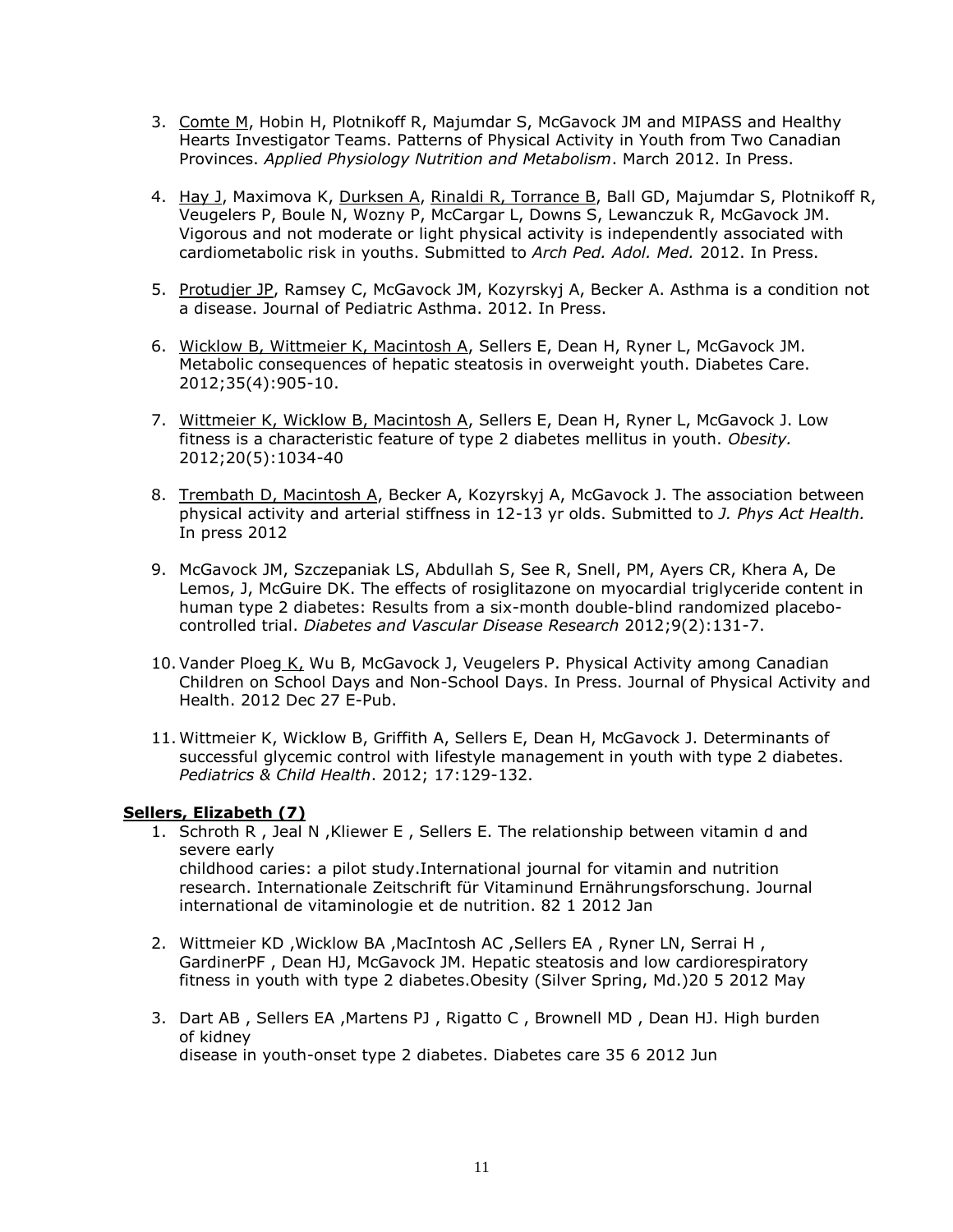- 4. Wicklow B, Wittmeier K, Macintosh A, Sellers E, Dean H, Ryner L, McGavock JM. Metabolic consequences of hepatic steatosis in overweight youth. Diabetes Care. 2012;35(4):905-10.
- 5. Amed S , Hamilton JK, Sellers EA. Differing clinical features in Aboriginal Pediatric diabetes 2012 Feb 27
- 6. Hui A, Back L, Ludwig S, Gardiner P, Sevenhuysen G, Dean H, Sellers E, McGavock M, Bruce S, Murray R, Shen G. Lifestyle Intervention on Diet and Exercise Reduced Excessive Gestational Weight Gain in Pregnant Women Under a Randomised Controlled Trial. BJOG 119:70-77, 2012 (PMID: 22017967).
- 7. Dart AB , Sellers EA , Dean HJ. Kidney disease and youth onset type 2 diabetes: considerations for the general practitioner. International journal of pediatrics 2012

### **'tJong, Geert (6)**

- 1. 't Jong GW. In vivo inferiority of generic product compared to branded vancomycin; a paradigm shift. Ther Drug Mon 2012 34(1):2-3
- 2. Schuemie MJ, Sen E, 't Jong GW, van Soest EM, Sturkenboom MCJM, Kors JA. Automating classification of free-text electronic health records for epidemiological studies. Pharmacoepidemiol Drug Saf. 2012 Jan 24.
- 3. 't Jong GW, Einarson T Koren G, Einarson A. Antidepressant Use in Pregnancy and Persistent Pulmonary Hypertension of the Newborn (PPHN): A systematic review. Accepted
- 4. Ferrajolo C, Verhamme K, Trifiró G, 't Jong G, Picelli G, Oteri A, De Bie S, Valkoff V, Mazzaglia G, Rossi F, Capuano A, Sturkenboom MCJM. Incidence of potential druginduced liver injury in children: a retrospective cohort study in two European Countries. Submitted
- 5. GW Jong, R Hackmon, P Madadi, S Ito, G Koren. Translation of pharmacogenomic information from bench to patient. Submitted
- 6. Tanoshima, 't Jong, Merlocco, Simpson, Friedman, Colantonio, Koren. A Child Exposed to Primidone Not Prescribed For Her. Therapeutic Drug Monitoring, Accepted

#### **Wicklow, Brandy (3)**

- 1. Wittmeier KD ,Wicklow BA ,MacIntosh AC ,Sellers EA , Ryner LN, Serrai H , Gardiner PF , Dean HJ, McGavock JM. Hepatic steatosis and low cardiorespiratory fitness in youth with type 2 diabetes.Obesity (Silver Spring, Md.)20 5 2012 May
- 2. Wicklow B, Wittmeier K, Macintosh A, Sellers E, Dean H, Ryner L, McGavock JM. Metabolic consequences of hepatic steatosis in overweight youth. Diabetes Care. 2012;35(4):905-10.
- *3.* Wittmeier, K., Wicklow, B., Sellers, E., Griffith, A., Dean, H., McGavock, J. *Lifestyle Monotherapy can Successfully Control Blood Sugar in Youth with Type 2 Diabetes Mellitus.* Paediatrics and Child Health. 2012 March 17 (3): 129-32.